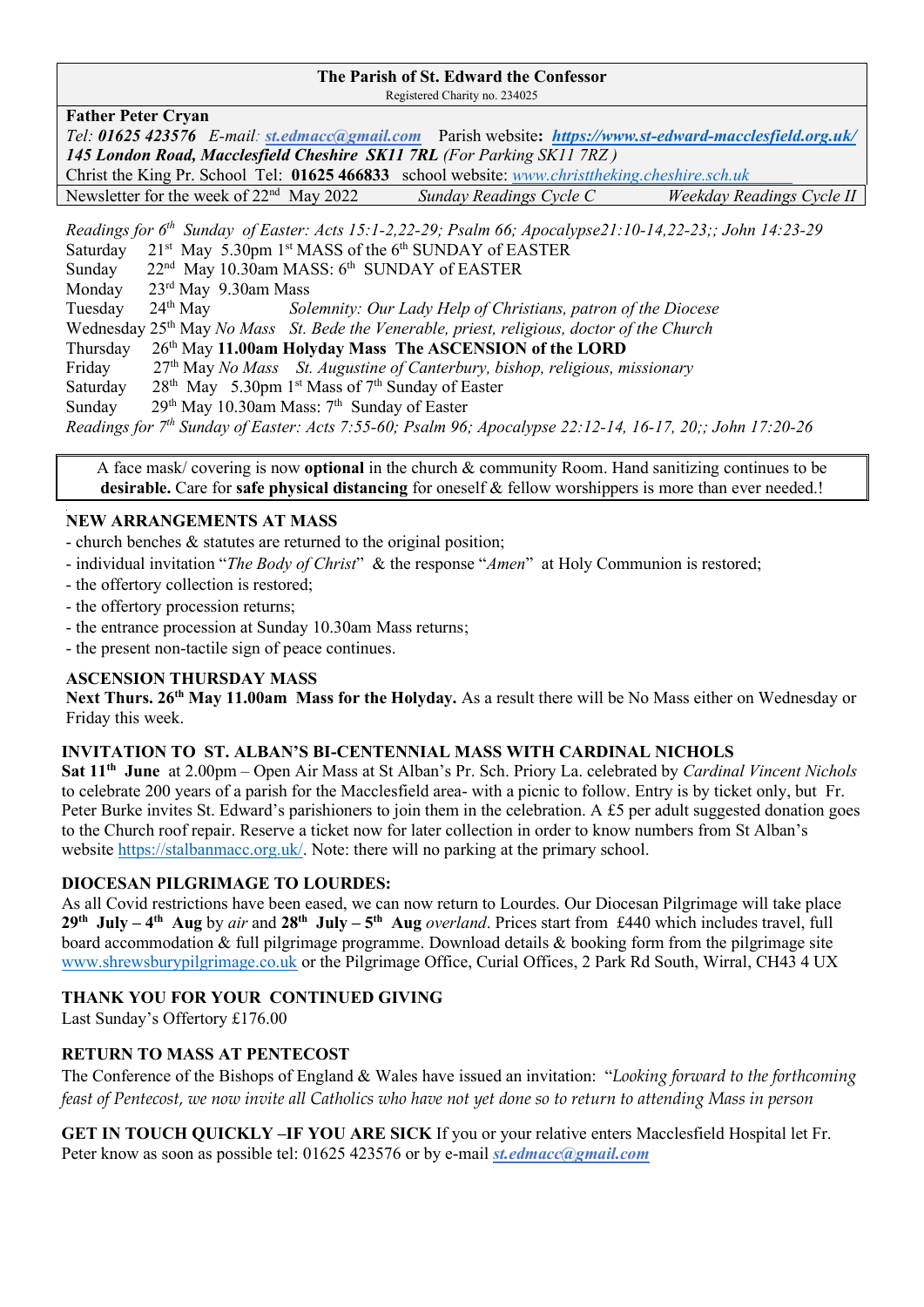### **UNDERSTANDING THE ASCENSION - Why did the disciples rejoice if Jesus was departing?**



No sooner have the disciples regained their Lord in the resurrection than he is gone again. "And as they were looking on," writes Luke, Jesus "was lifted up, and a cloud took him out of their sight" (Acts 1:9). And yet, their reaction is one of rejoicing! "And they returned to Jerusalem with great joy, and were continually in the Temple blessing God" (Lk 24:52-53).

Were the Ascension merely a departure, we might wonder how much the disciples really cared for Jesus. The imagery of the scene suggests, however, that something different than a farewell is underway. By his rising in a cloud, Christ reveals himself in this moment as the one

spoken of in the prophecy of Daniel: "I saw in the night visions, and behold, with the clouds of heaven there came one like a son of man, and he came to the Ancient of Days and was presented before him. And to him was given dominion and glory and kingdom, that all peoples, nations, and languages should serve him; his dominion is an everlasting dominion, which shall not pass away, and his kingdom one that shall not be destroyed" (Dan 7:13-14). Put simply, the Ascension signals Christ's enthronement as king. That's certainly cause for rejoicing.

This, though, is not the end of the story. Christ's Ascension in the Acts of the Apostles is preceded by the disciples' question, "Lord, will you at this time restore the kingdom to Israel?" (Acts 1:6) and by Christ's assurance that the disciples will "be my witness" (Acts 1:8), precisely so as to spread the kingdom. The enthronement of Christ in the Ascension relates directly to this task. What "Jesus began to do before he was taken up" (Acts 1:1) will now, through his Ascension and the gift of his Sprit at Pentecost (Acts 1:8; 2:1ff.), be carried through in the disciples as they witness to Jesus "in Jerusalem and in all Judea and Samaria and to the end of the earth" (Acts 1:8).

It is important to see that what takes place here is not the handing on of a mission that once belonged to Christ but does so no longer. It is rather the drawing of the disciples into the ongoing mission of Christ by drawing them into his body (1 Cor 12:27). St. Luke relates that "in the first book," the Gospel of Luke, he "dealt with all that Jesus began to do and teach" (Acts 1:1). In Acts, his second book, St. Luke narrates what Jesus does now in and through the Church—and this after his Ascension. We can, then, understand the Ascension not as a going away but as a departure which opens to the world a more intimate form of union. And certainly, that too is cause for rejoicing!

What's more, the Ascension announces emphatically just what such a union brings about. If in earlier resurrection appearances Jesus cleanly vanishes from sight (e.g. Lk 24:31), in the Ascension he remains present in all of his bodilyness. He is not taken up from his body, but in it, and so union with Christ enfolds both his humanity and our own.

It is here that the Ascension most strains our imagination, for we fail in trying to conceive of "the irreversible entry of his humanity [and so his body!] into divine glory" (§659). The Ascension is no literary fiction, and yet if we conceive of this event with an understanding of the body as we experience it now, Jesus' departure becomes unintelligible. We are left to imagine him careening continually skyward. This, of course, is not what Scripture means to convey. It insists both that Jesus dos not leave his humanity behind and that what his humanity becomes in this moment defies imagining. "What we will be has not yet been revealed" (1 John 3:2).

In speaking of the Resurrection, the Catechism [ of the Catholic Church] teaches that Christ's rising from the dead leaves, as it were, a footprint in history. It "could be verified by the sign of the empty tomb and by the reality of the apostles' encounters with the risen Christ." Even so, the resurrection remains "as something that transcends and surpasses history" (§647). Jesus enters "life beyond time and space" (§646), and while for a period "his glory remains veiled under the appearance of ordinary humanity" (§659) as he eats and drink with his disciples, it remains so no longer in the Ascension. "Jesus' final apparition ends with the irreversible entry of his humanity into divine glory" (§659). In this way the Ascension reveals both the permanence of the Son's union with his humanity and so also the whole of what that humanity stands open to become. It announces the reality towards which the Church in her humanity is drawn and which—as seen in the Assumption of the Blessed Virgin—it already becomes. And certainly, that too is cause for rejoicing!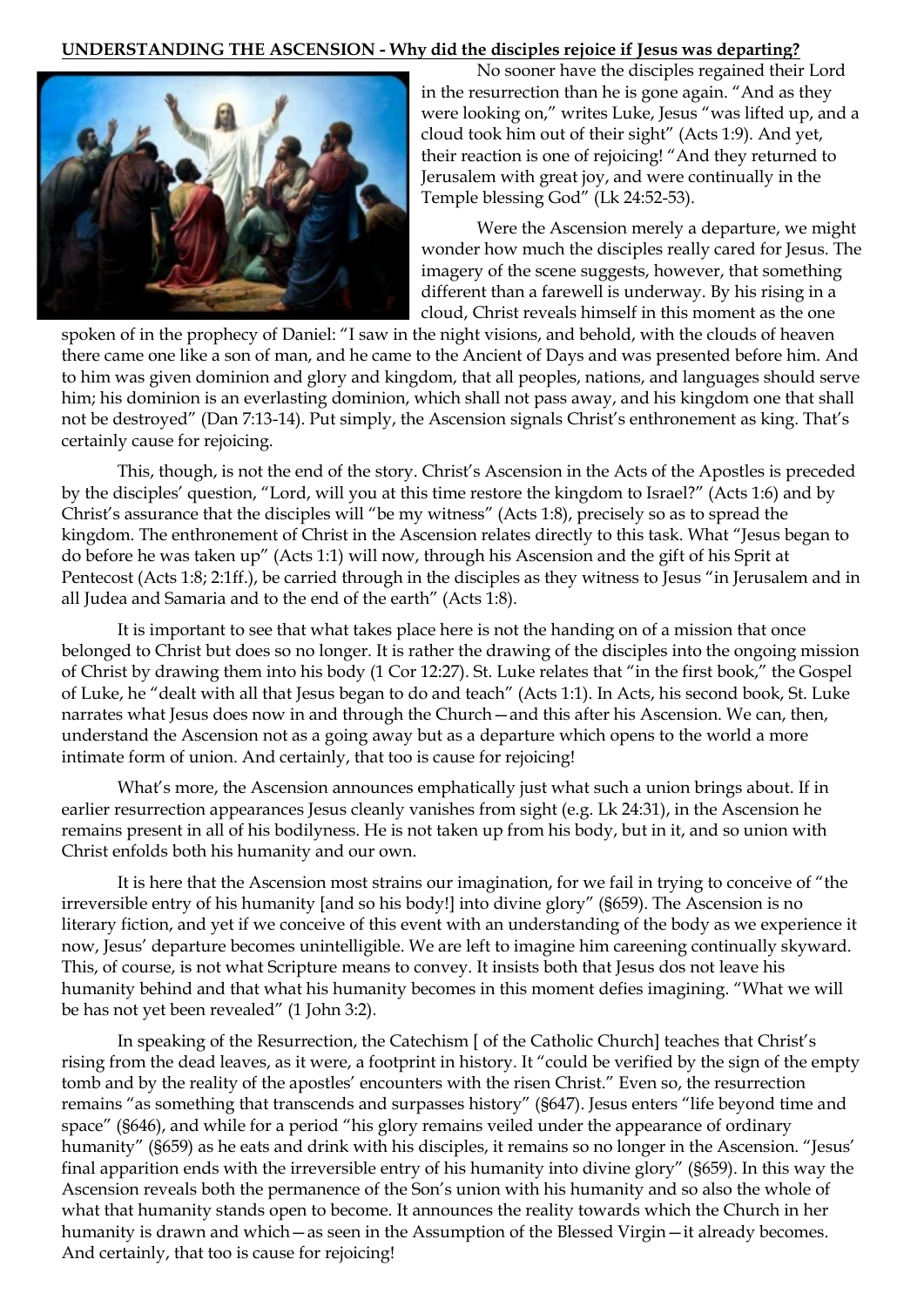

### Encountering Christ **Prayerfully preparing for the Sunday Mass**



Preparing for the Mass of Sunday 22<sup>nd</sup> May 2022 - The Sixth Sunday of Easter

### 1 Relax & Remember

Set aside 10 -15 minutes and create a suitable environment by removing any distractions. Make sure that you are comfortable. Perhaps light a candle. Make the sign of the cross † and remain still for a minute of settling silence. Call to mind the love that God has for you. Remember that through this scripture our Lord is truly present. Then read the Gospel, preferably aloud and slowly, and pay attention to any words that stand out. If any do, meditate on them for a few minutes and be invited into a dialogue with God.

## 2 Read

Taken from the Gospel for Sunday 22<sup>nd</sup> May 2022 - The Promise of the Spirit (John 14:23-29)

Jesus said to his disciples, "If anyone loves me he will keep my word, and my Father will love him, and we shall come to him and make our home with him. Those who do not love me do not keep my words. And my word is not my own: it is the word of the one who sent me. I have said these things to you while still with you; but the Advocate, the Holy Spirit, whom the Father will send in my name, will teach you everything and remind you of all I have said to you. Peace I bequeath to you, my own peace I give you, a peace the world cannot give, this is my gift to you. Do not let your hearts be troubled or afraid. You heard me say: I am going away, and shall return. If you loved me you would have been glad to know that I am going to the Father, for the Father is greater than I. I have told you this now before it happens, so that when it does happen you may believe."

# Reflect

After spending a few minutes considering this Gospel, continue by reading Fr Henry Wansbrough's reflection.

In these final discourses of Jesus at the Last Supper (as he sketches the outlines of his future Church) there are four passages which promise the coming of a Paraclete or Advocate, the Holy Spirit. 'Paraclete' and 'Advocate' mean the same: someone who is called to your side as a supporter, often in a legal situation. The Father will send this Paraclete, in the name and power of Jesus, so that the Paraclete will make Christ present in the Church in a new way. The Paraclete will strengthen Jesus' disciples with Christ's own strength. The Paraclete will lead the disciples into all truth, so that they gradually come to afuller understanding of all the implications of the teaching of Jesus. Like any legal advocate, the Paraclete will provide the followers of Jesus with the power in teaching and argument to withstand opposition. This is the power which will guide the Church in ages to come, not only the official teachers of the Church, the successors of the apostles, but all the faithful who preserve and enrich the tradition of the Church by their prophetic office. The decree of Vatican II on the Church leaves no doubt that not only the call to sanctity but also participation in the prophetic office of Christ extends to all the members of the Church: *this is an inspiring and awesome responsibility for us all.*

*For what special task do I most need the Paraclete's strength and guidance?* Dom Henry Wansbrough OSB

### 4 Respond & Request

Now slowly and prayerfully read the Gospel once again but this time in silence. Consider how this Gospel could apply to your life in general. Then thank God for any insight you may have received. Conclude by asking God to bless you with one of the following spiritual gifts to help you act on any resolution you have made: love, understanding, wisdom, faithfulness, peace, self control, patience, or joy. Please remember to pray for the Church and particularly our school families. Then conclude by requesting the prayers of Our Lady & St Joseph.



The Wednesday Word is under the patronage of St Joseph, Patron Saint of Families and Protector of the Church Within the tradition of the Catholic Church, each Wednesday is dedicated to St Joseph